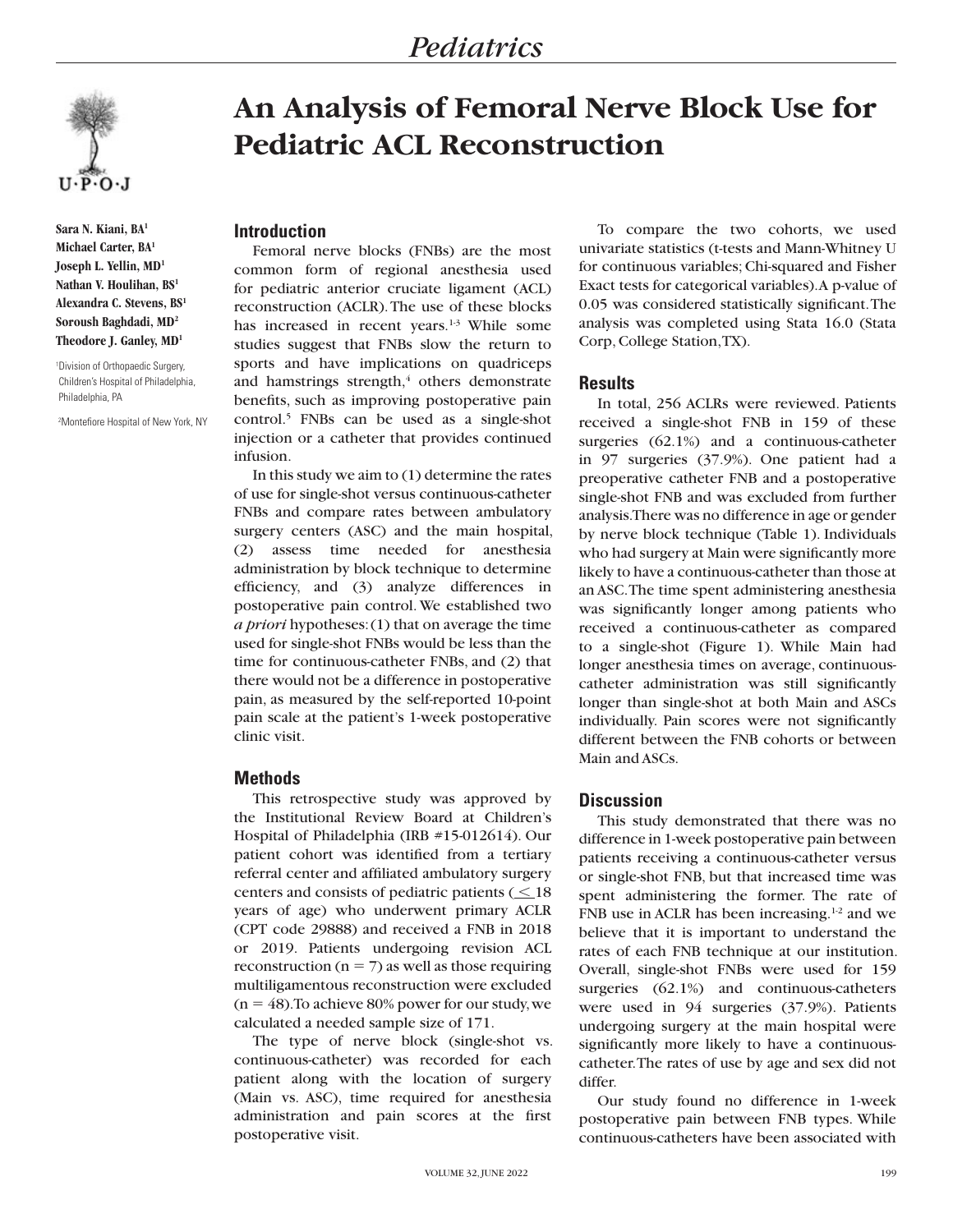**Table 1. Patient and Procedure Characteristics for by Type of Femoral Nerve Block**

| <b>Patient Demographics</b>                               | Single-shot n (%) | Continuous-catheter n (%) | P-value    |
|-----------------------------------------------------------|-------------------|---------------------------|------------|
|                                                           | 159 (62.1%)       | 97 (37.9%)                |            |
| Age t                                                     | $15(13-17)$       | 15 (14-17)                | 0.227      |
| Sex                                                       |                   |                           | 0.778      |
| Male                                                      | 84 (61.3%)        | 53 (38.7%)                |            |
| Female                                                    | 75 (63.0%)        | 44 (37.0%)                |            |
| Location                                                  |                   |                           | $< 0.001*$ |
| Main                                                      | 14 (13.2%)        | 92 (86.8%)                |            |
| Ambulatory                                                | 145 (96.7%)       | $5(3.3\%)$                |            |
| Anesthesia Start to Anesthesia<br>Ready (in min) <b>t</b> | 23 (20-29)        | 46 (42-56)                | $< 0.001*$ |
| Pain Level t                                              | $1(0-3)$          | $1(0-4)$                  | 0.414      |

 $*P$ -value  $< 0.05$ 

**†**Median and Interquartile Range reported for continuous variables





decreased pain for other procedures, there is limited research in the pediatric ACLR population and both FNB techniques are considered highly effective for postoperative analgesia.<sup>8</sup> Okoroha et al found that immediately postoperatively, a singleshot FNB decreased pain as compared to local liposomal bupivacaine.8 There is also some data to suggest that singleshot FNBs may improve long term functional outcomes, but the data is mixed. $911$  We have found in prior studies quality outcomes and efficiency in the outpatient setting using singleshot nerve block for patients with isolated ACL injury.12-13 These quality outcomes, as well as the time and cost efficiency of single-shot relative to catheter FNBs noted in the current study may provide surgeons with optimism regarding singleshot block use as a supplement to general anesthesia.

Notably, the time spent administering a single-shot FNB was significantly shorter than the time spent for a continuouscatheter FNB. Previous research has shown that the use of continuous regional anesthesia increases the cost to the patient and the hospital.12 The use of single-shot FNB in the case of isolated ACL reconstruction in pediatric patients may decrease hospital costs by decreasing time in the operating room, while providing quality analgesia for patients.

#### *Strengths & Limitations*

Our study is limited due to its retrospective nature, which limited the available outcomes data. We recognize that catheters are responsible for early pain control and while we did not include pain scores for the first 24 hours, there